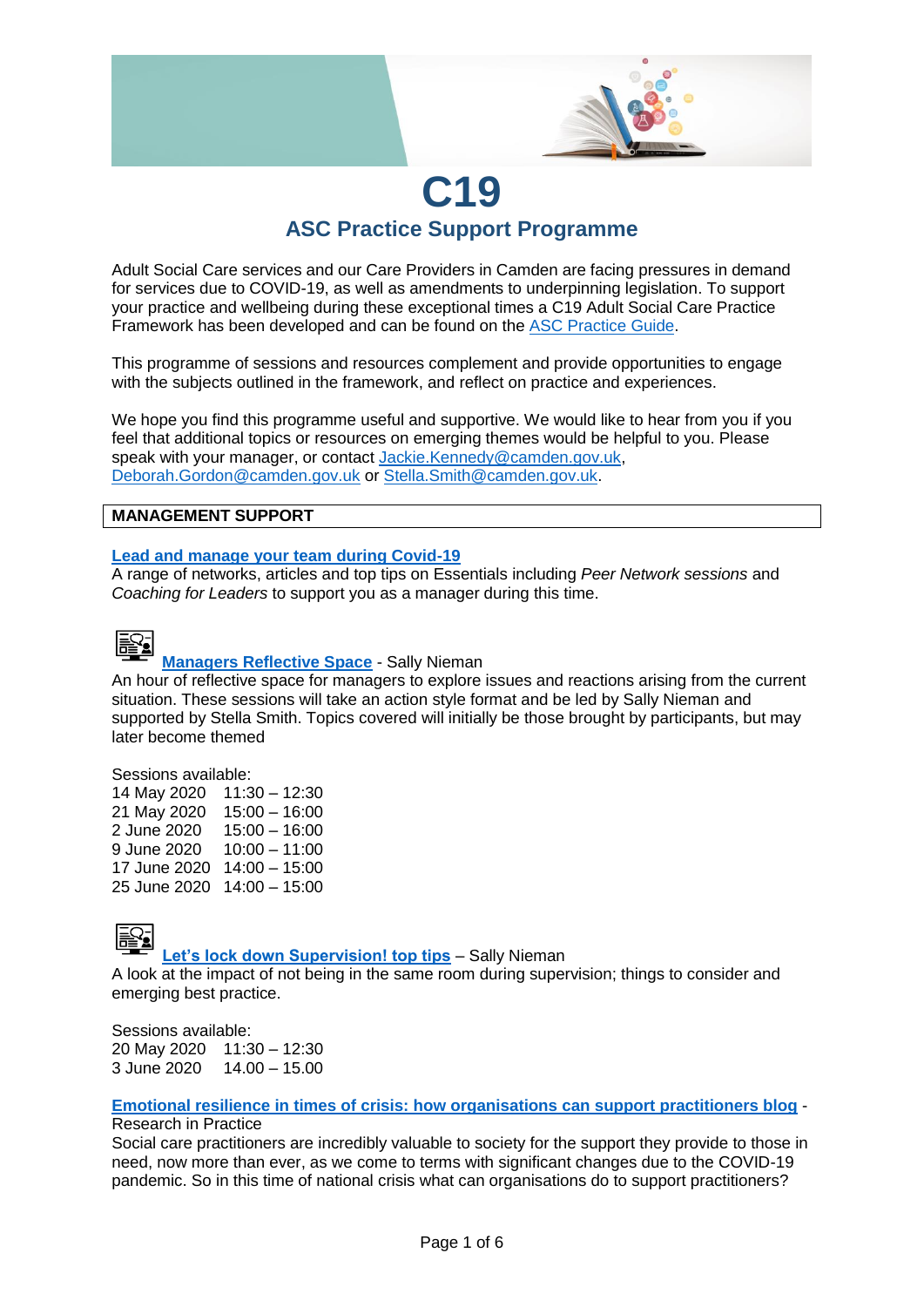

**[Responding to COVID-19: the ethical framework for adult social care](https://protect-eu.mimecast.com/s/MnTEC71ZPuV5QGotq-nd-?domain=researchinpractice.org.uk/)** - Research in Practice The Department of Health and Social Care (DHSC) have issued an ethical framework for adult social care to support the planning and organisation of adult social care during the COVID-19 outbreak. The framework should be used alongside existing legislative, regulatory and professional codes.



**[Using Research in Practice resources in times of crisis](https://camden.learningpool.com/course/view.php?id=867)** – Research in Practice An introduction to Research in Practice new website and a walk through of some of the resources available to help your practice and you personally during these unusual times.

Sessions available: 28 May 2020 11:00 – 11:30 10 June 2020 14:00 – 14:30 16 June 2020 10:00 – 10:30

**[Research summaries focusing on impact of pandemic](https://www.researchinpractice.org.uk/all/content-pages/research-summaries/research-summary-april-2020/)** - Research in Practice Research on social work practice during 'extreme events' offers valuable insights and transferable learning, applicable to social work [and care] during the current COVID-19 epidemic.



#### **[Covid19: Safeguarding](https://camden.learningpool.com/course/view.php?id=862)** – Noel Geoghegan

An opportunity to explore issues around Safeguarding at a time when in-person contact is not possible. This will be a Q&A session covering a range of topics including safeguarding concerns, domestic violence and recording.

Sessions available:

14 May 2020 10:00 – 11:00 3 June 2020 10:00 – 11:00 9 June 2020 11:00 – 12:00



**[COVID-19 Mental Capacity Act and Deprivation of Liberty](https://camden.learningpool.com/course/view.php?id=861)** – Tony Anyaegbu

This session will be used to discuss/explore difficulties in effectively applying the Mental Capacity Act 2005 during this period where face to face contact restrictions apply. We will also explore how to go about undertaking a robust best interest assessment even when completed remotely.

Finally, we will explore under what circumstances the Court of Protection should be approached.

Sessions available: 13 May 2020 14:00 – 15:00 19 May 2020 14:00 – 15:00

**[Holding onto principles: the MCA and Covid-19](https://www.39essex.com/holding-onto-principles-the-mca-and-covid-19/)** – 39 Essex Chambers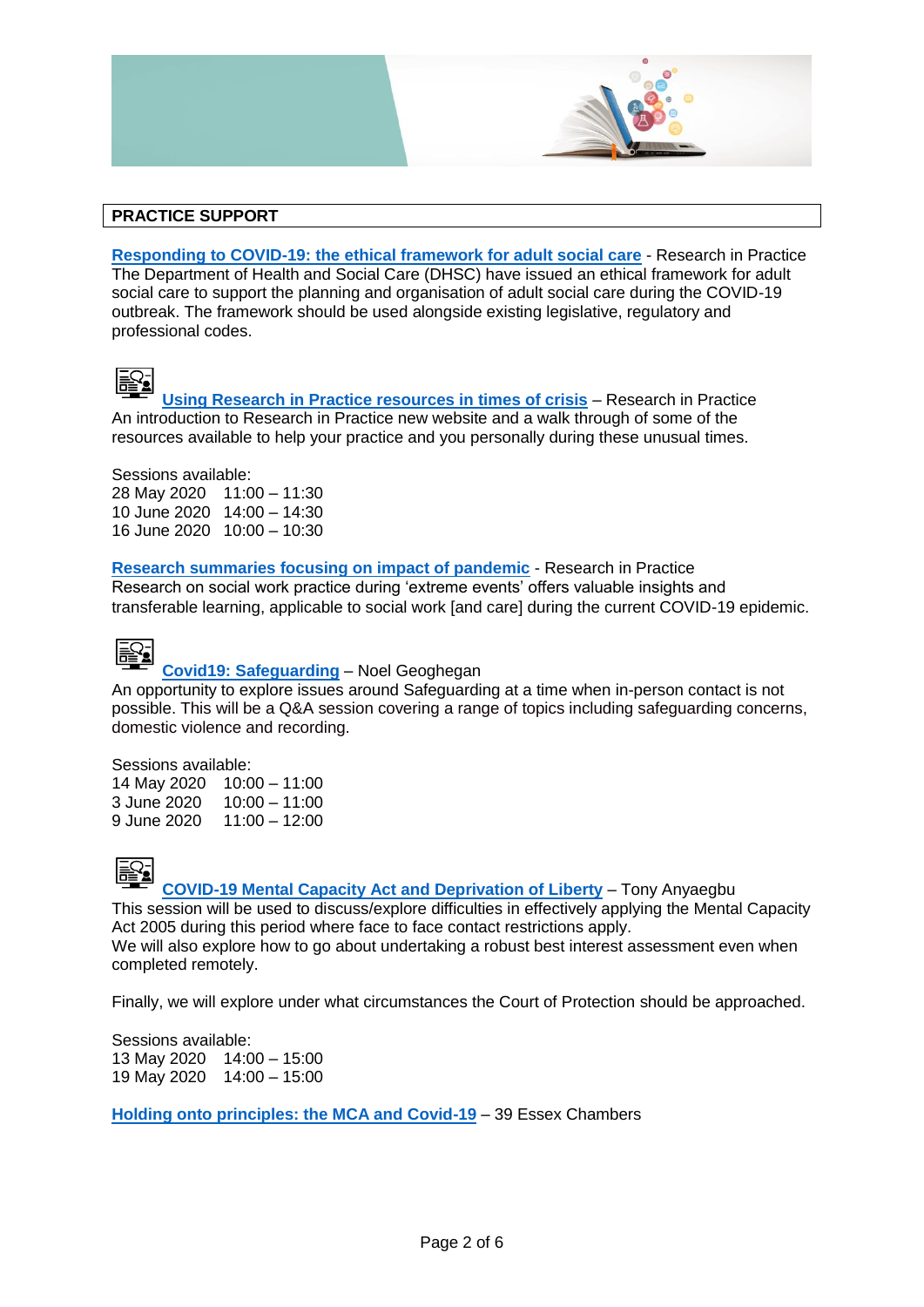



**[What Matters Induction](https://camden.learningpool.com/course/view.php?id=856) and Talk the Mile** – Deborah Gordon and Sean Ahern An overview of the 'What matters' strength based approach and practice expectations and introduction to local community resources in 'Talk the Mile'.

Sessions available: 21 May 2020 11:00 – 12:30 18 June 2020 11:00 – 12:30

#### **[Enabling community capacity blog](https://www.researchinpractice.org.uk/all/news-views/2020/april/enabling-community-capacity-during-covid-19/)** - Research in Practice

The number of organisations and groups forming or adapting to a new and changing situation is massive. The knowledge and experience of their communities is of immense value as the country mounts the largest programme of at-home support ever conceived. The question has to be – 'How can we best combine professional capacity with community capacity in our shared endeavour against COVID-19?'



**[What Matters Coaching](https://camden.learningpool.com/course/view.php?id=859)** - Nick Neilson and Doug Hing, supported by local What Matters coaches

These sessions will provide you the space to discuss some of the key conversational challenges you're having at the moment, to refresh on coaching skills and problem solve together.

Sessions available: 12 May 2020 11:00 – 12:00 14 May 2020 14:00 – 15:00

**[Recording strengths-based conversations webinar \(pre-recorded\)](https://www.researchinpractice.org.uk/adults/content-pages/videos/recording-strengths-based-conversations/)** - Research in Practice Recording strengths-based conversations should be done in a way that captures the thoughts, feelings and wishes of the individual, alongside those of their family members or carers. This Webinar gives you the opportunity to consider some of the characteristics involved in the recording of a strengths-based conversation, as well as some of the practice challenges.

**Reflective session: autism [without a learning disability](https://camden.learningpool.com/course/view.php?id=868)** – David Cohen and Rachael Bond

Autistic adults are likely to find the coronavirus outbreak, the restrictions placed on daily living, and the changes to how their support is delivered, particularly confusing, worrying and in some situations distressing. Join us for an informal reflective discussion that will include examples from lived experience.

Sessions available: 26 May 2020 12:00 – 13:00 4 June 2020 12:00 – 13:00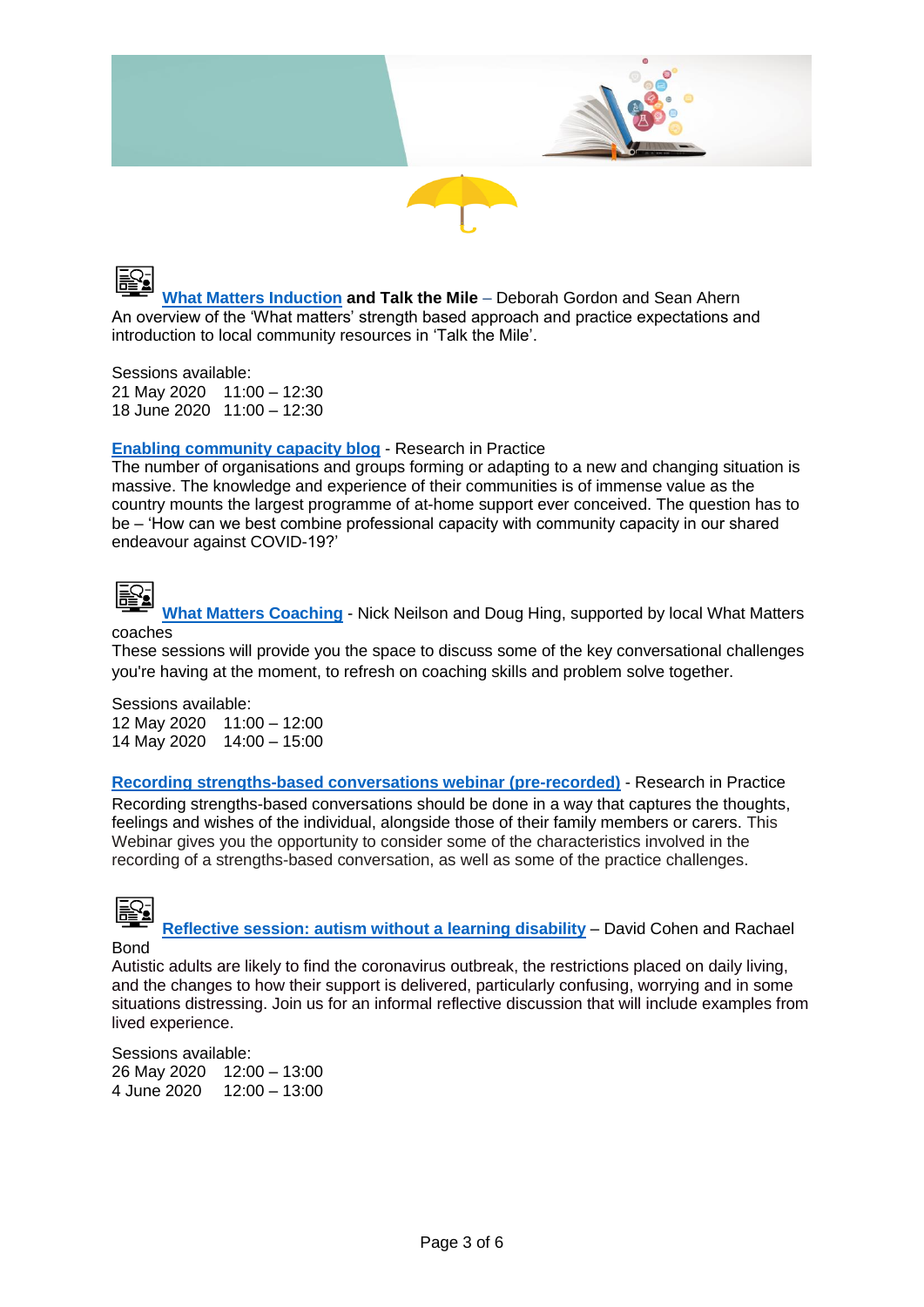

**[Mental Health: changes and workflows](https://camden.learningpool.com/course/view.php?id=863)** – Cath Millen and Margaretha Staines Insight into how the Social Care support provided by Mental Health Services within Camden & Islington NHS Foundation Trust have been streamlined in response to the Covid-19 crisis and an overview of the changes in the recording practices implemented during this period.

Sessions available: Dates to be released online.

**[Loneliness and social connection webinar \(pre-recorded\)](https://www.researchinpractice.org.uk/all/content-pages/videos/loneliness-and-social-connection-good-practice-now-and-in-the-future/)** - Research in Practice Explore emerging practice in response to additional pressures arising from social isolation, physical distancing and the impact of COVID-19.



**[Budgets and charging during Covid19](https://camden.learningpool.com/course/view.php?id=858)** – David Kinloch supported by Chantelle Burris, Sonia Drummond and Chris Essel

Overview of changes to how people pay for charges and contributions to care, and a chance to ask your questions.

Sessions available: 20 May 2020 10:00 – 11:00 28 May 2020 14:00 – 15:00

**[Domestic abuse in the coronavirus epidemic blog](https://www.researchinpractice.org.uk/all/news-views/2020/april/domestic-abuse-in-the-coronavirus-epidemic/)** - Research in Practice

COVID-19 has significant implications for people living with domestic abuse. We know from research on previous disease outbreaks, natural disasters and humanitarian crises, that domestic abuse and violence against women increase during and after these types of events. This blog discusses prior research and shares links to updated guidance that may support practice in the current crisis.



#### **[Family Group Conferences](https://camden.learningpool.com/course/view.php?id=689#section-0)** – Sean Ahern and Miranda Johnson

Family Group Conference coordinators can be utilised as a resource to support practitioners as we respond to the coronavirus crisis. Join a session to find out more.

Sessions available: 13 May 2020 15:00 – 16:00 Further dates available online

**[Working with loss and grief blog](https://www.researchinpractice.org.uk/adults/news-views/2019/june/working-with-loss-and-grief/) and webinar (pre-recorded)** - Research in Practice

This article and [pre-recorded webinar](https://www.researchinpractice.org.uk/adults/content-pages/videos/working-with-loss/) looks at how practitioners can develop resilience and support others in relation to dealing with loss. It also highlights things supervisors and leaders can do to support frontline workers in working effectively with loss.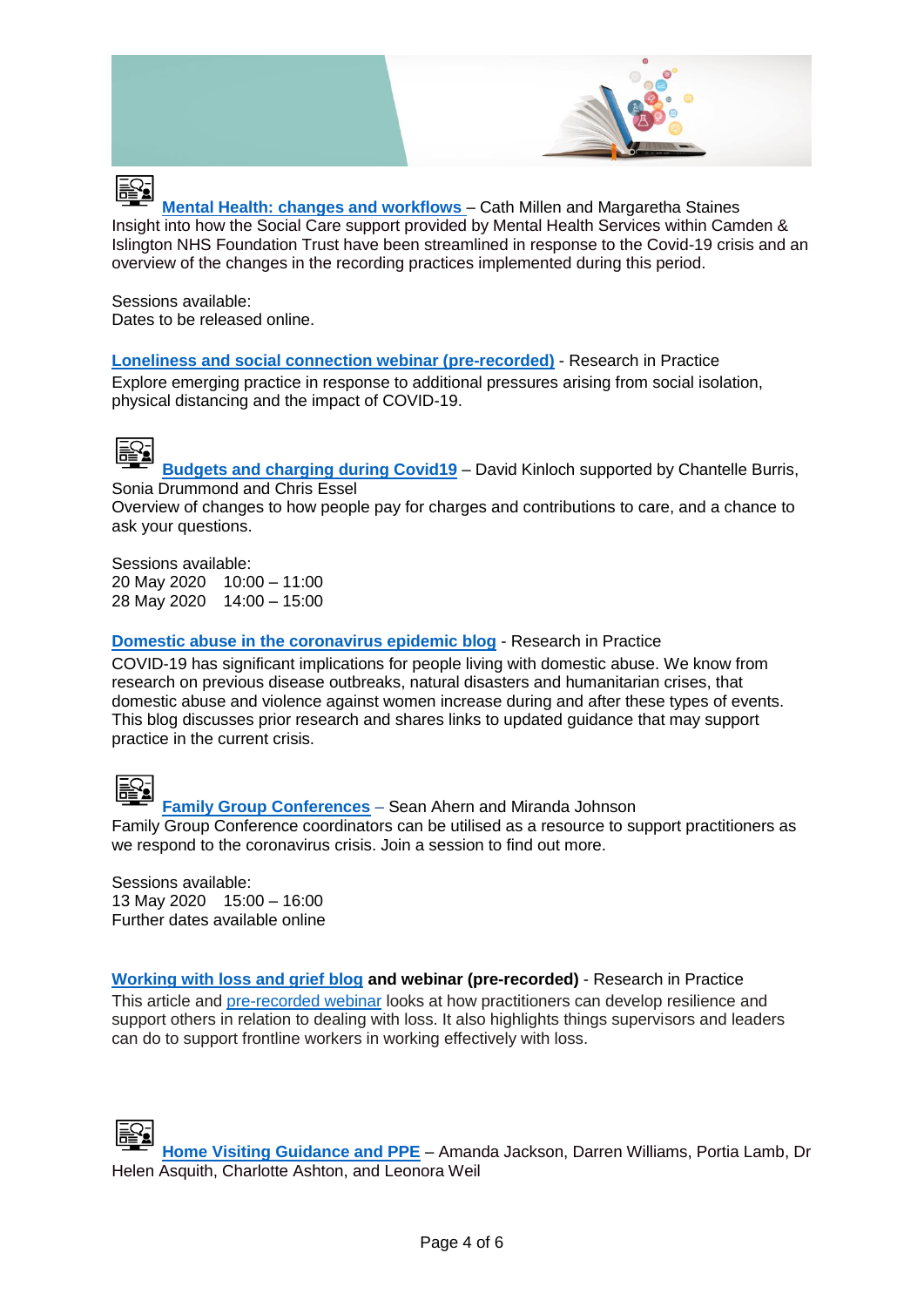

Staff health and wellbeing is of the upmost importance to Camden. Practitioners should avoid inperson contacts wherever possible, however, if a contact is absolutely necessary this session will ensure you are fully appraised of the guidance in place to keep you safe.

Sessions available: 28 May 2020 10:00 – 10:45

3 June 2020 11:00 – 11:45 10 June 2020 10:00 – 10:45



### **[Working remotely: 12 top tips](https://lbcamden.sharepoint.com/sites/intranet/communications/Pages/working-remotely-12-top-tips.aspx)** and [working remotely sessions](https://camden.learningpool.com/login/index.php)

Although working from home isn't new to us, working from home for an extended period of time and at scale right across the organisation is something we haven't experienced before. This guide will help you to work from home effectively and give you ideas to support your wellbeing.

#### **STAFF WELL-BEING**



**[Reflective Practice](https://camden.learningpool.com/course/view.php?id=853) for Staff** - [facilitated by Sean Ahern a](https://camden.learningpool.com/course/view.php?id=853)nd Deborah Gordon Reflective Practice sessions provide an opportunity for practitioners to get together virtually and reflect on their practice and how the response to coronavirus affects them at this time. It uses an Action Learning model of facilitation.

Sessions available:

21 May 2020 13:00 – 14:30 4 June 2020 13:00 – 14:30 11 June 2020 13:00 – 14:30

## **[Critically reflective practice: Making sense of uncertainty webinar](https://www.researchinpractice.org.uk/all/content-pages/videos/critically-reflective-practice-making-sense-of-uncertainty/) (pre-recorded)** -

#### Research in Practice

This pre-recorded webinar aims to support practitioners to recognise the support they need from supervisors and leaders in order to engage in reflective practice and develop strategies to support the development of their own reflective practice skills.

**[Social work from home. Creating thinking spaces blog](https://www.researchinpractice.org.uk/all/news-views/2020/april/social-work-from-home-creating-thinking-spaces/)** - Research in Practice

Working remotely can remove thinking space and transitional experiences that were previously helpful. This blog suggests some ways that care professionals can create spaces for thinking in and around their homes.

We also will be hosting a range of informal **'C19: Wellbeing Webinars'** the first of which is:

i₹

**[Sleep: the foundation to health and well-being](https://camden.learningpool.com/course/view.php?id=860)** – Paul Faddy 27 May 202 11:00 – 12:00